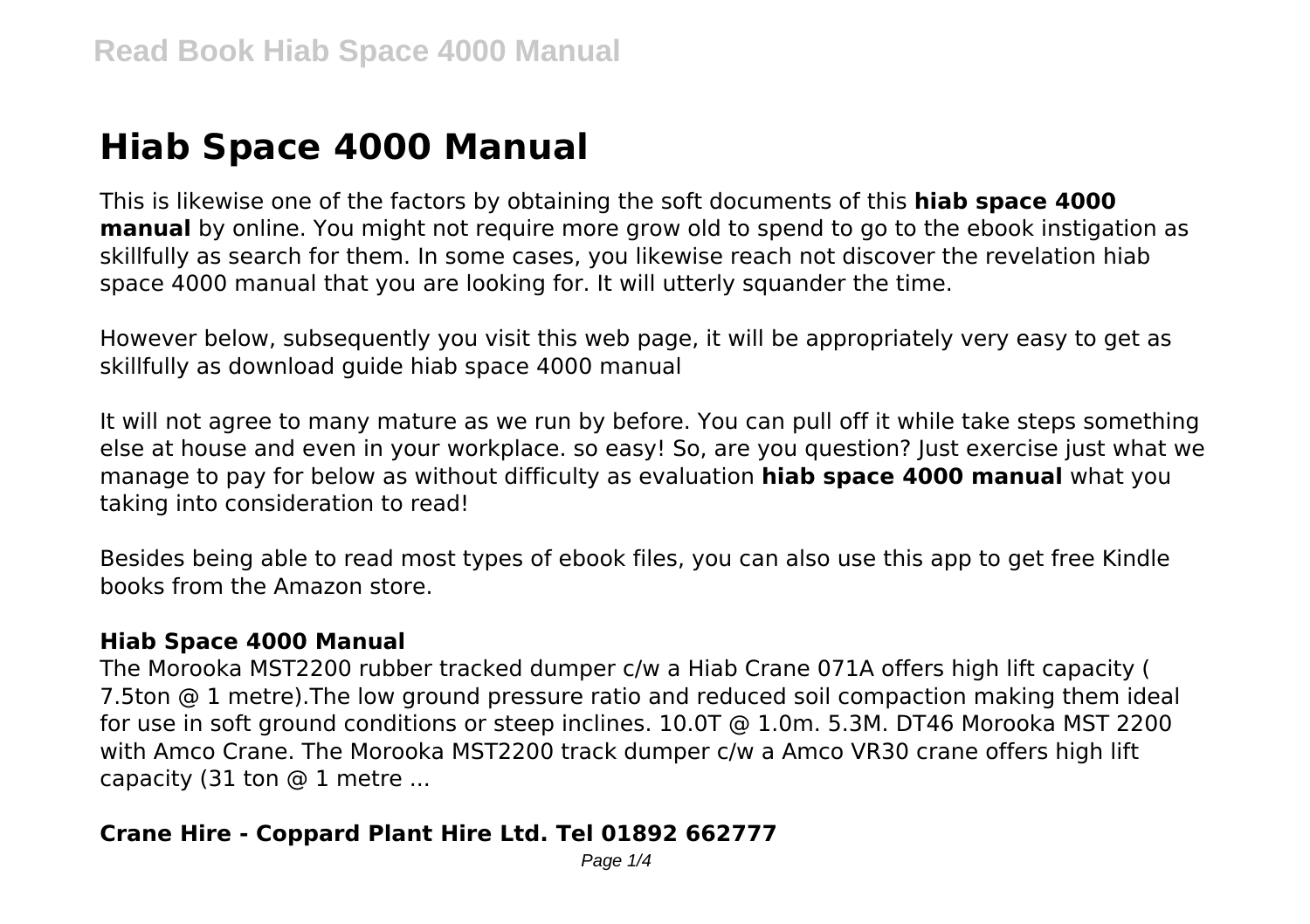846692 km; 2008 Isuzu FRR600 Safari Bus (22 seat) Isuzu 6 cylinder turbocharged diesel engine at 235hp 5 Speed Manual Transmission AAP Smart Coach 22 seat coach body with rear storage/workshop with external access Air conditioning, power steering, cabin mic Thermo King body aircon Good tyres, well maintained, good service and repair history despite kms Ex-Tour company Choice of two 846.692km ...

## **Perth Region, WA | Trucks | Gumtree Australia Free Local Classifieds**

View our complete range of farming machinery & equipment, irrigation equipment, pumps and tractors for sale throughout Australia

# **22,276 Farm machinery & equipment for sale in Australia**

156261 km \*\* 2014 fuso fighter 1227 crane truck \*\* \* 270 hp turbo diesel \* 6 speed manual transmission \* fitted with a steel tray top featuring tool & storage boxes \* palfinger 5001-eh front mounted crane \* lifting: 650 kg @ 7m - 890kg @ 5m - 1380kg @ 3.7m \* radio remote operated crane \* front & rear facing arrowboard \* 9 tonne pintle hook \* air to rear \* electric trailer brakes \* led work ...

# **New South Wales | Trucks | Gumtree Australia Free Local Classifieds**

2001 Foden Alpha 3000 345 8x4 Hookloader CAT C10 Engine Manual Gearbox Multi lift hook gear Tow Hitch for a Trailer Reversing Camera on Board Weight Scale Good Tyres All round Well Serviced and Maintained WE CAN ORGANIZE SHIPPING TO ANY WORLDWIDE DESTINATION CONTACT FOR A QUOTE What... For Sale: Call. Machine Location: Omagh Co Tyrone, United Kingdom BT79 9HL MSM Commercials LTD. Omagh Co ...

# **Used Hookloaders for sale in the United Kingdom | Truck Locator UK**

Find great deals on new and used cars for sale by owners and dealers. Whether you are looking for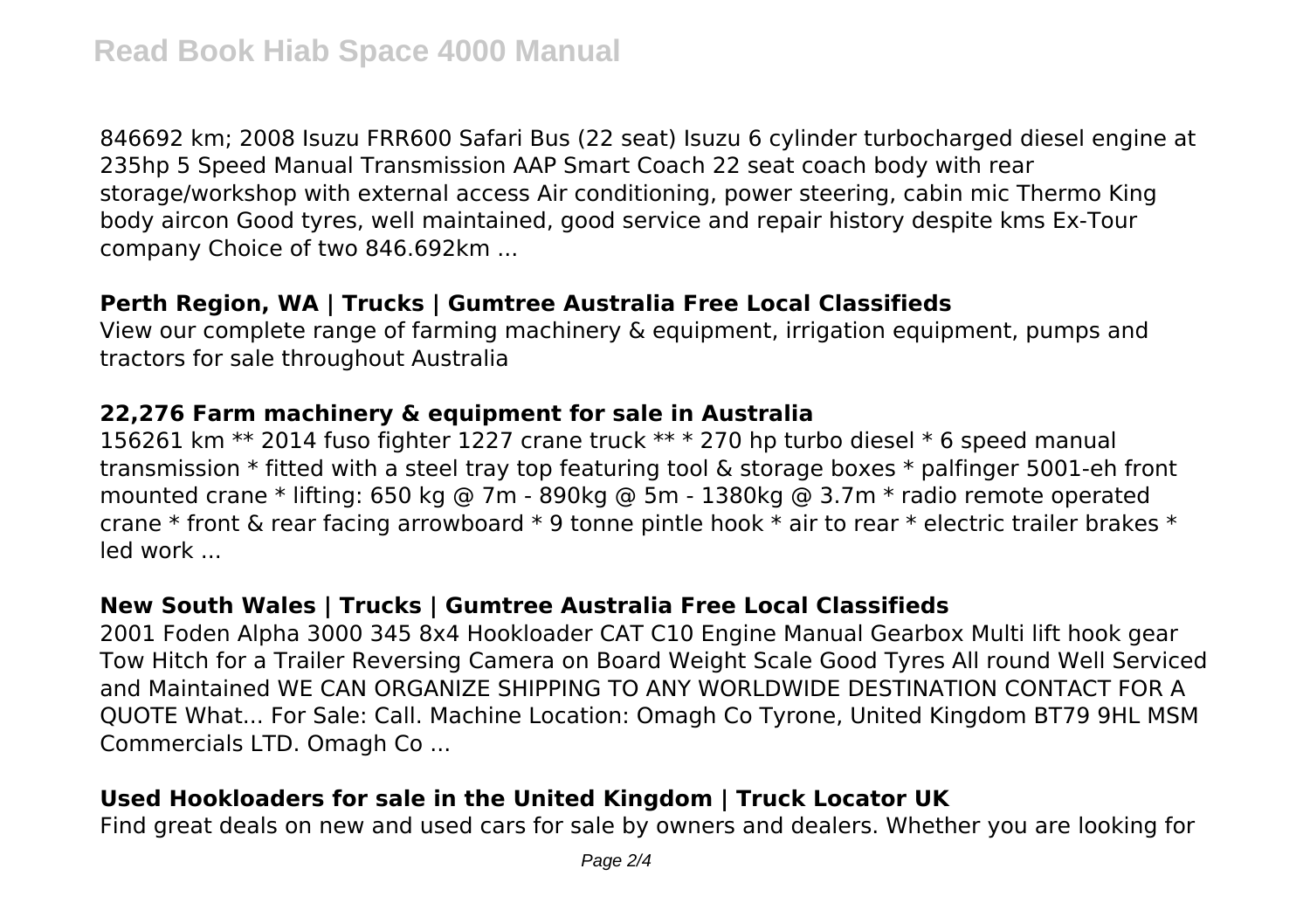a luxury car or an SUV, Kijiji Autos has the right car for you.

#### **Kijiji Autos Classifieds - New and Used Cars, Trucks and SUVs Near You**

2011 vw tiguan sport 2.0 tdi 4motion - 6 speed manual - mot till november 2022 - drives great - ice cold air con - dab radio with bluetooth cd cd - alloy wheels - electric windows front and rear - 2 keys - remote central locking - well maintained las...

#### **Used Cars for Sale from Private Sellers | Friday-Ad**

Cargo capacity: 4000 ton, Underdeck cargo capacity: 130,000 CFT Bale.The underdeck is reachable by a ramp where a forklift can transfer cargo to lower deck. The lower deck can handle 2000 tons cargo. Currently being used for dry cargo. Container capacity: 156 TEU. Reefer plant: 2 zones, -86 F, (5) carrier freon compressors. Located West Coast Mexico.

#### **Tugboats for Sale - Sun Machinery Corp.**

Ford 4000 Tractor. 2 wheel drive, Front End Loader, bucket & forks, 8 speed manual, power steering, approximately 62 horsepower, excellent mechanically (roll frame to be fitted) McLaren Vale, SA Ph 08 8323 8795. inc GST. Ford 4110 Tractor. 2 wheel drive, power steering, air conditioner working, cab, PTO, drawbar, 3PL, approximately 52 horsepower . McLaren Vale, SA Ph 08 8323 8795. inc GST ...

## **Farm Clearing Sales | Section**

Or Search Other Misc Allied Products subcategory

## **A wide selection of Forklifts with 12650 in stock and available for ...**

Or Search Other Misc Allied Products subcategory